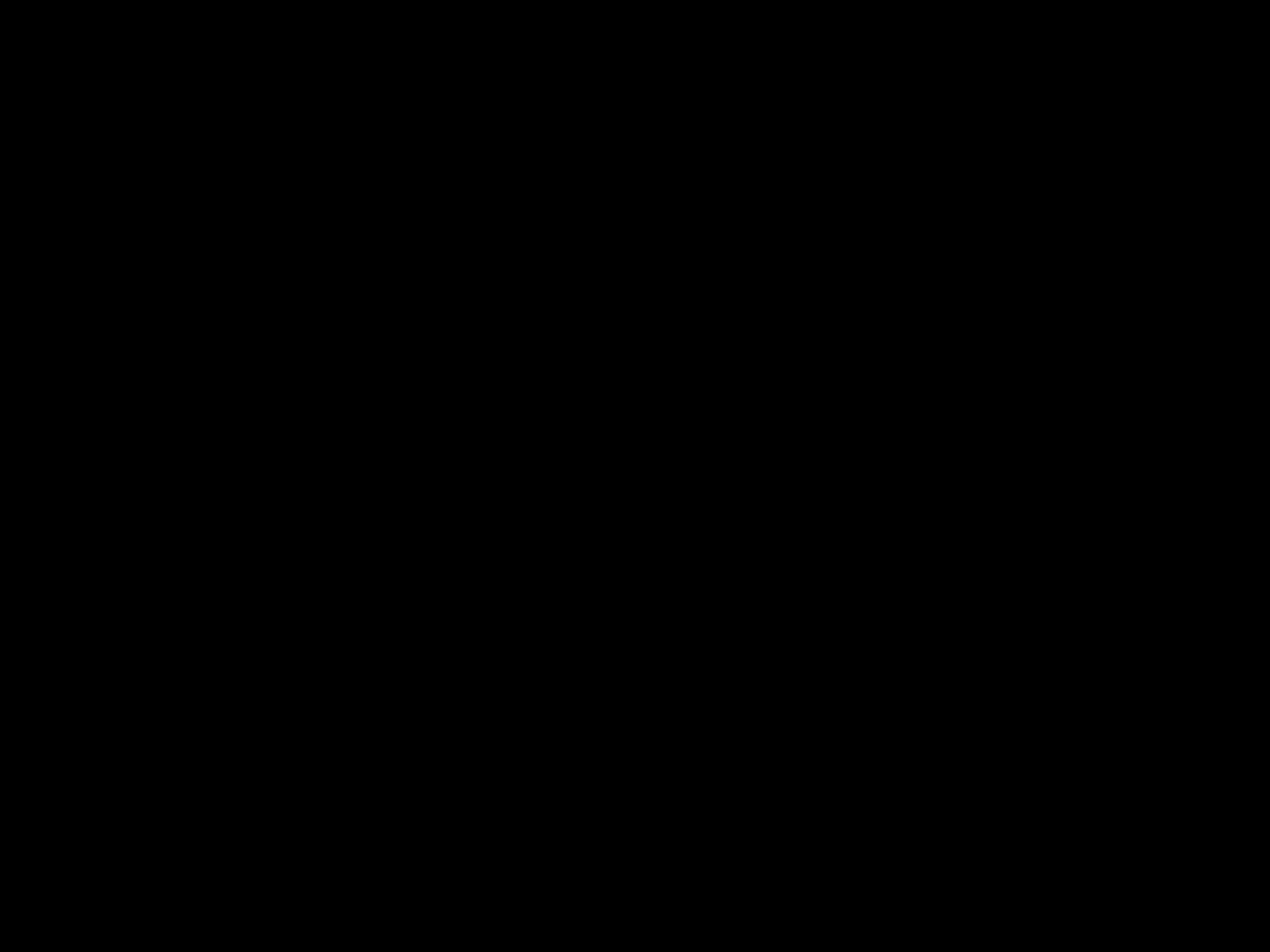As many were astonished at you—his appearance was so marred, beyond human semblance, and his form beyond that of the children of mankind 

(Isaiah 52:14 ESV)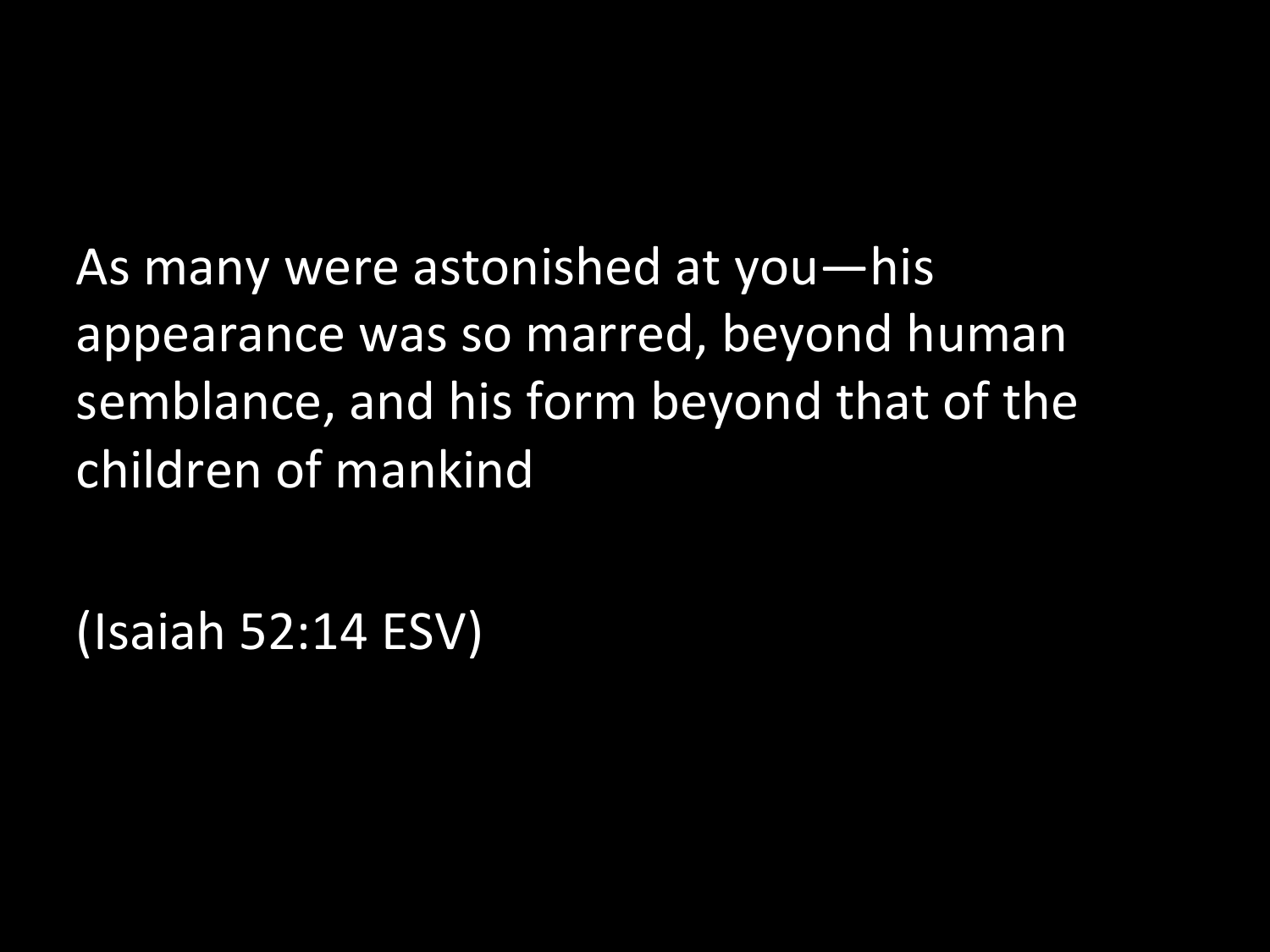saying, "Father, if you are willing, remove this cup from me. Nevertheless, not my will, but yours, be done." And there appeared to him an angel from heaven, strengthening him. And being in an agony he prayed more earnestly; and his sweat became like great drops of blood falling down to the ground.

(Luke 22:42-44 ESV)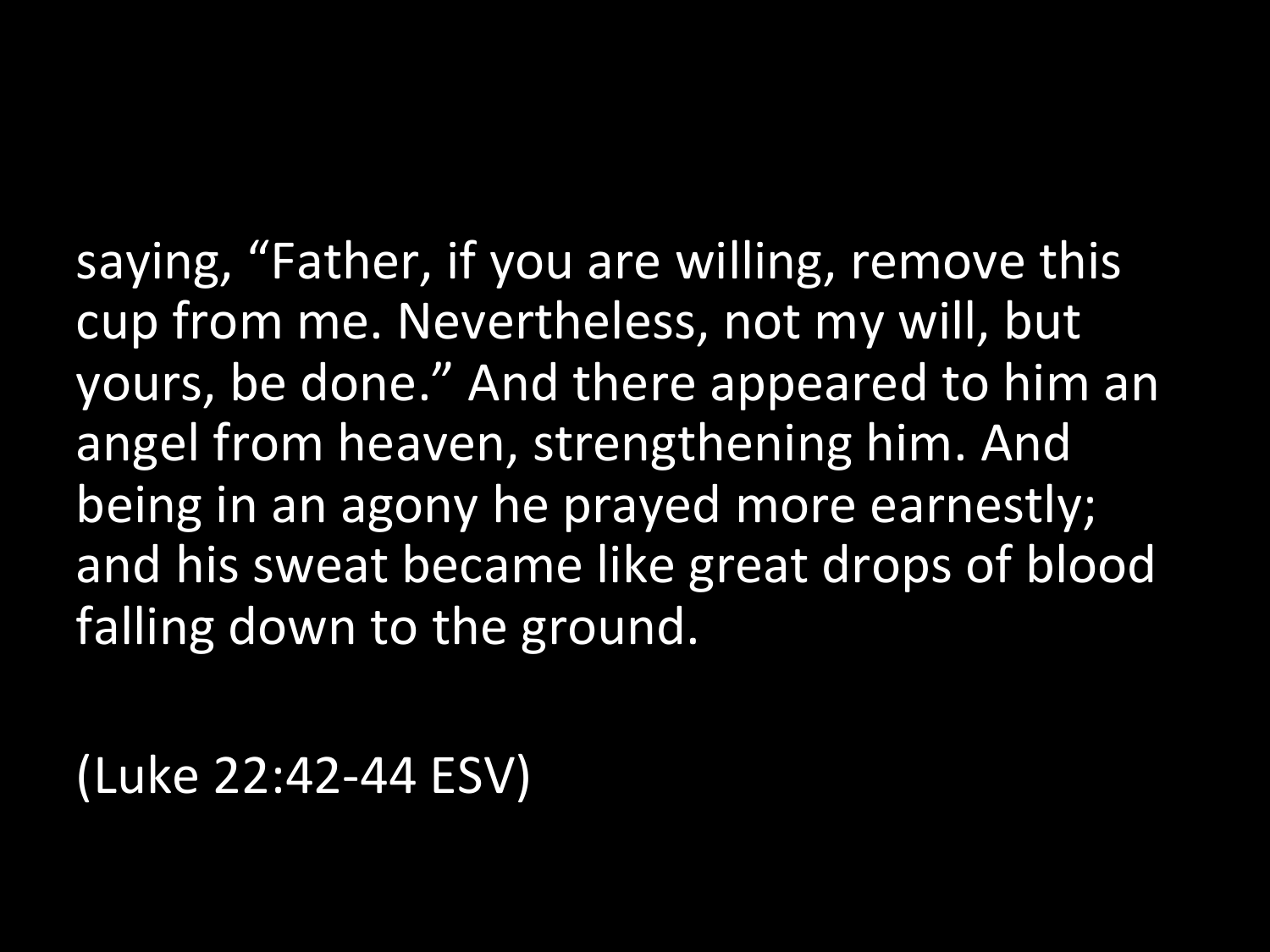Then they spit in his face and struck him. And some slapped him, saying, "Prophesy to us, you Christ! Who is it that struck you?"

(Matthew 26:67-68 ESV)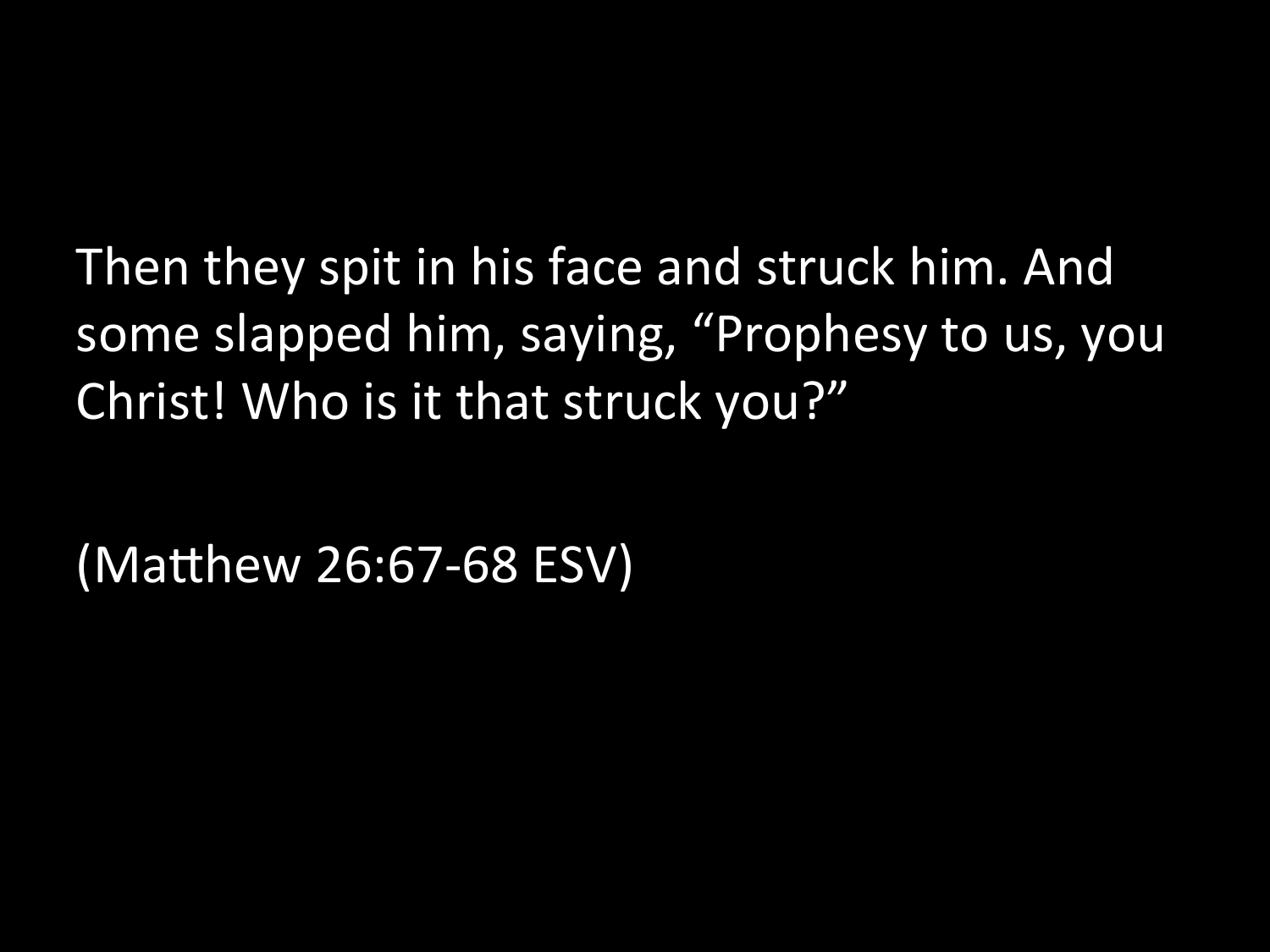Then he released for them Barabbas, and having scourged Jesus, delivered him to be crucified.

(Matthew 27:26 ESV)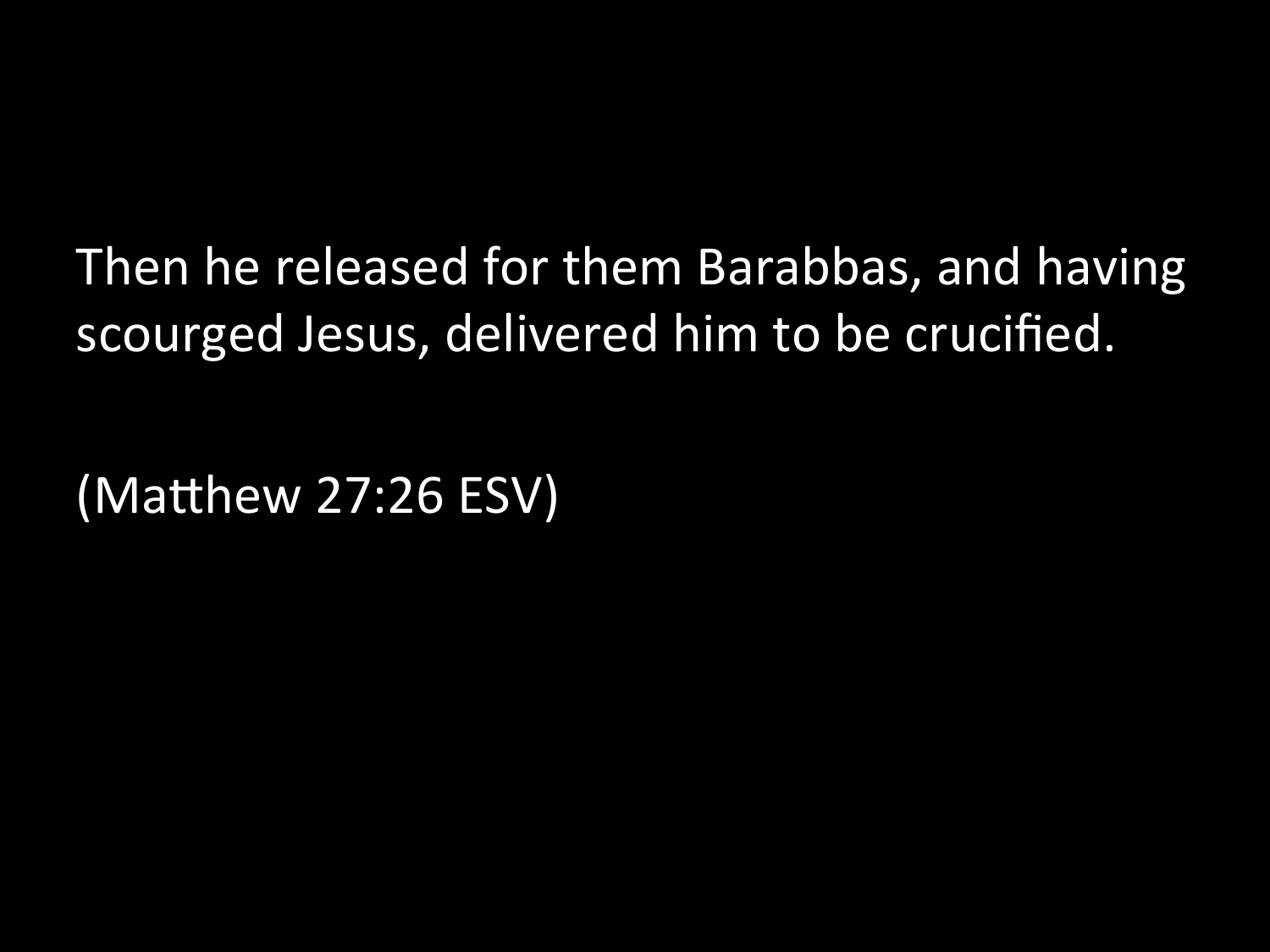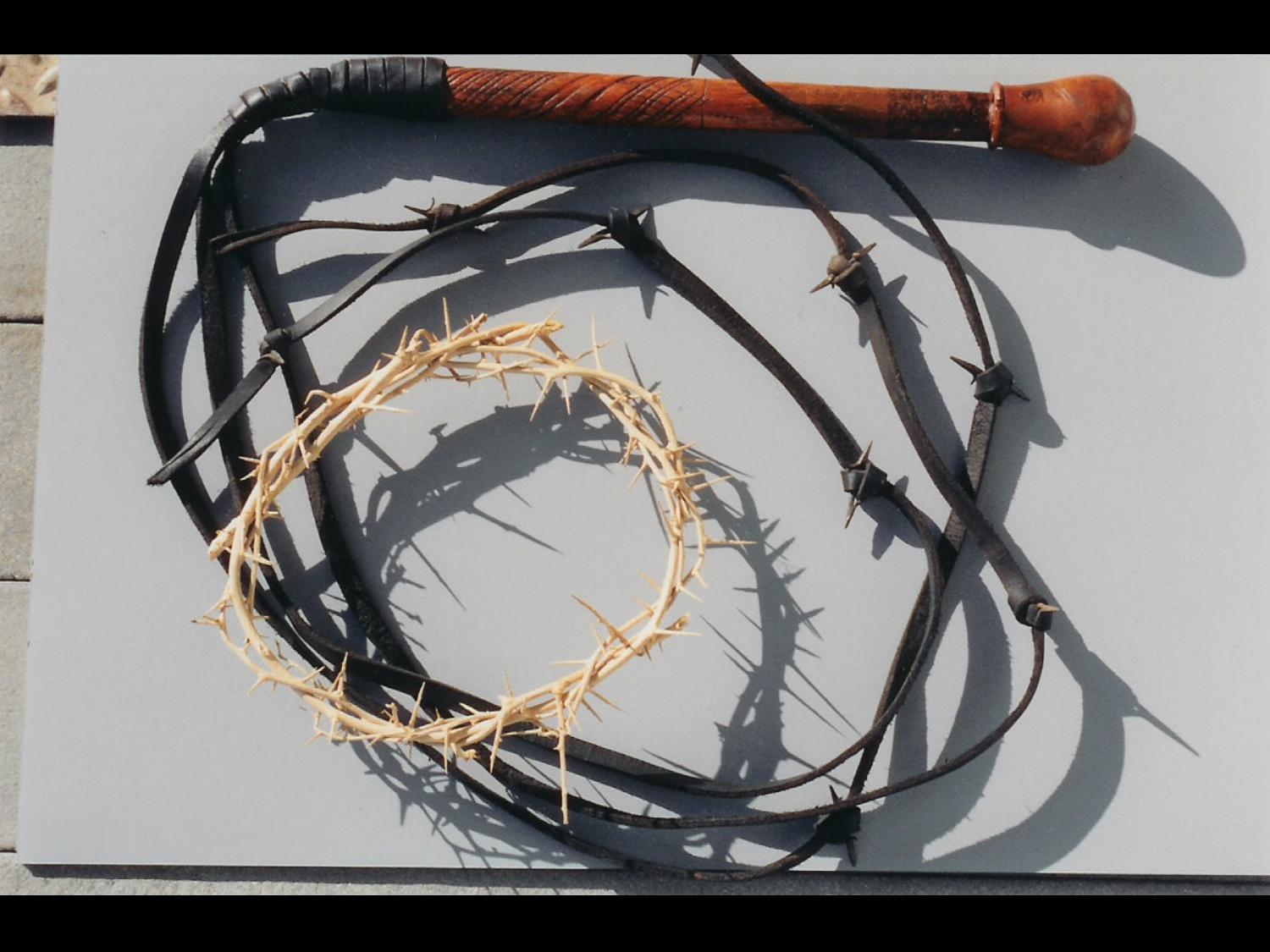The plowers plowed upon my back; they made long their furrows."

(Psalm 129:3 ESV)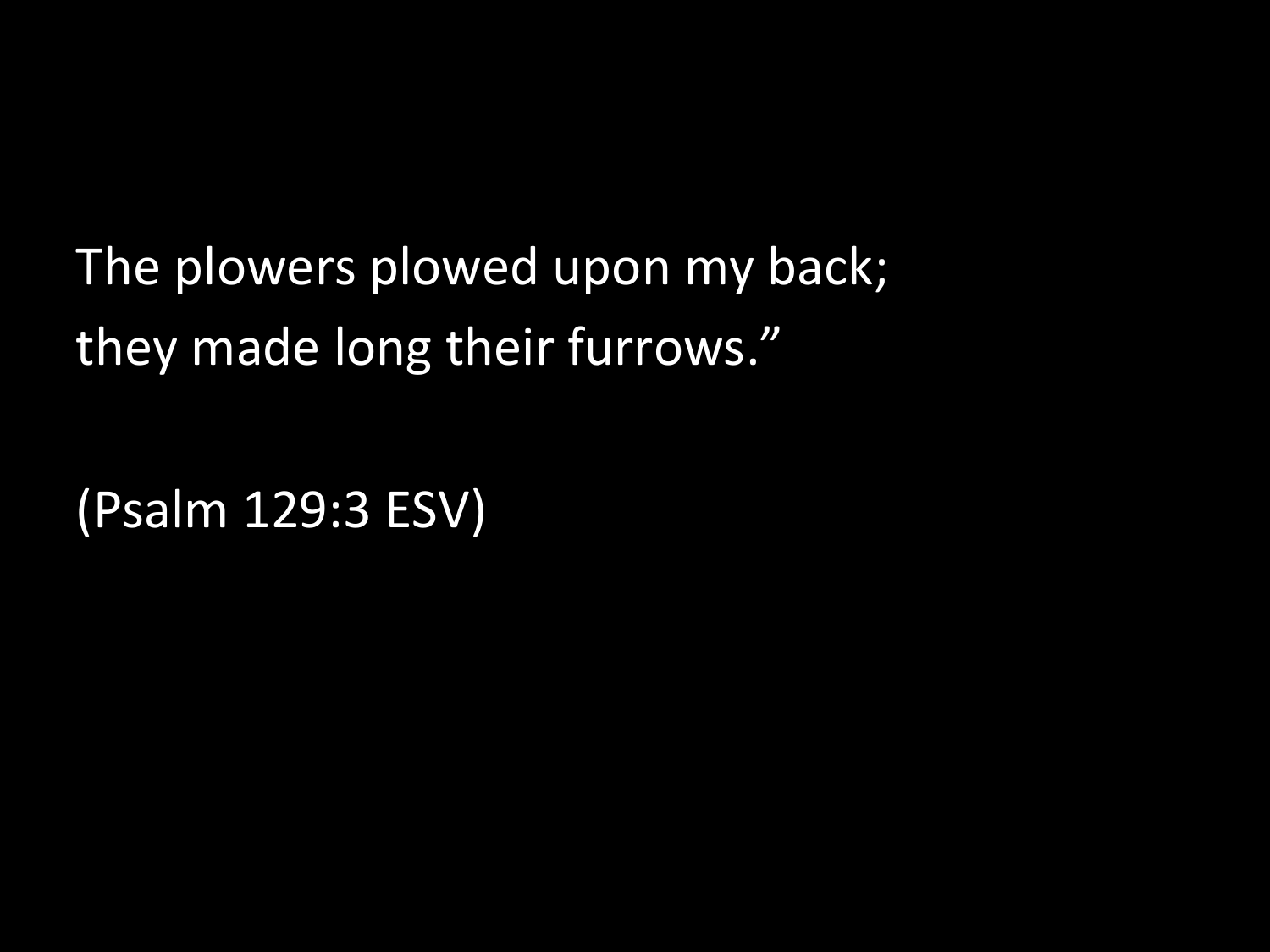And the soldiers led him away inside the palace (that is, the governor's headquarters), and they called together the whole battalion. And they clothed him in a purple cloak, and twisting together a crown of thorns, they put it on him. And they began to salute him, "Hail, King of the Jews!" And they were striking his head with a reed and spitting on him and kneeling down in homage to him. And when they had mocked him, they stripped him of the purple cloak and put his own clothes on him. And they led him out to crucify him.

(Mark 15:16-20 ESV)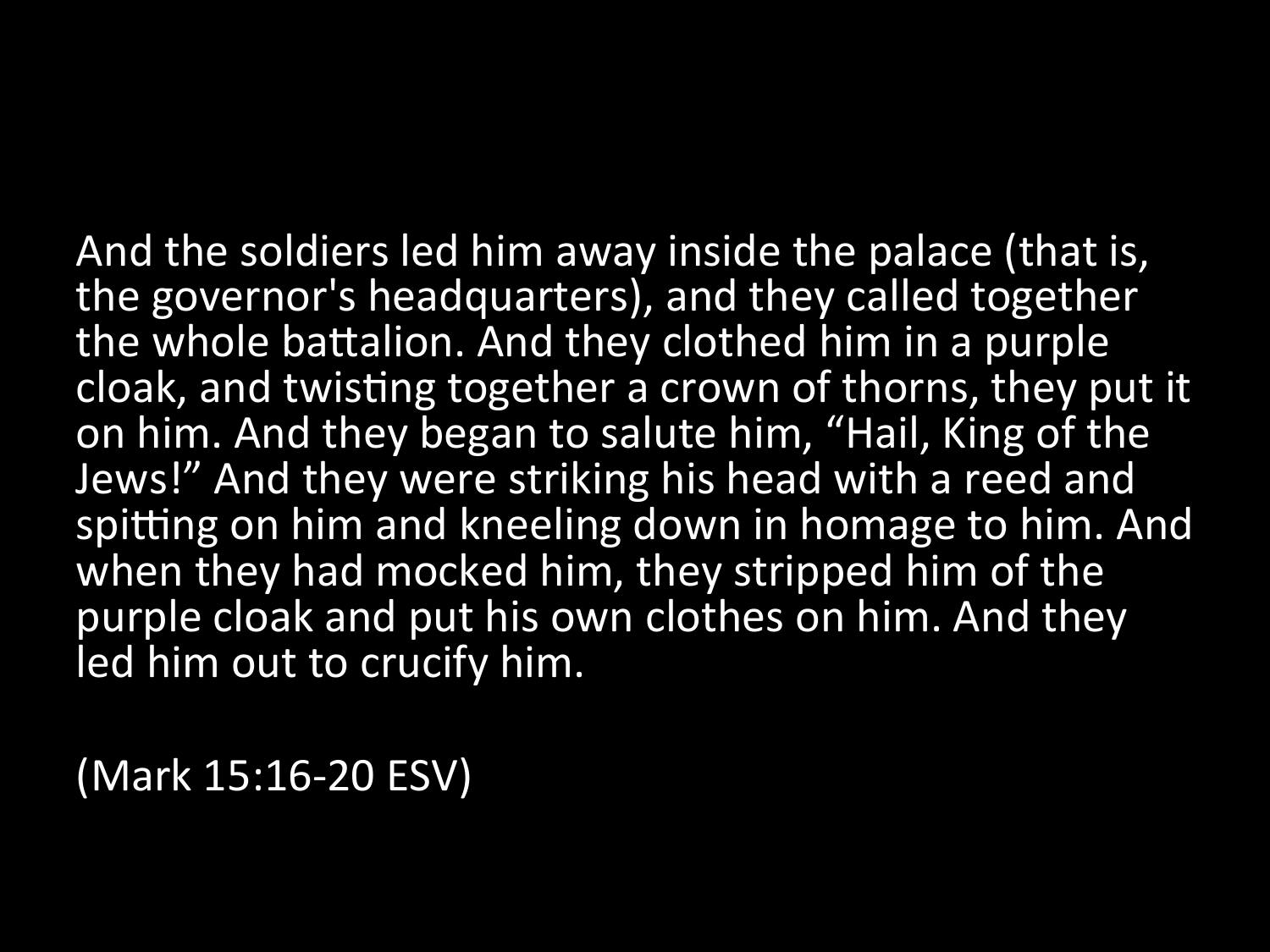As they went out, they found a man of Cyrene, Simon by name. They compelled this man to carry his cross.

 $(Mat$ hew 27:32 ESV)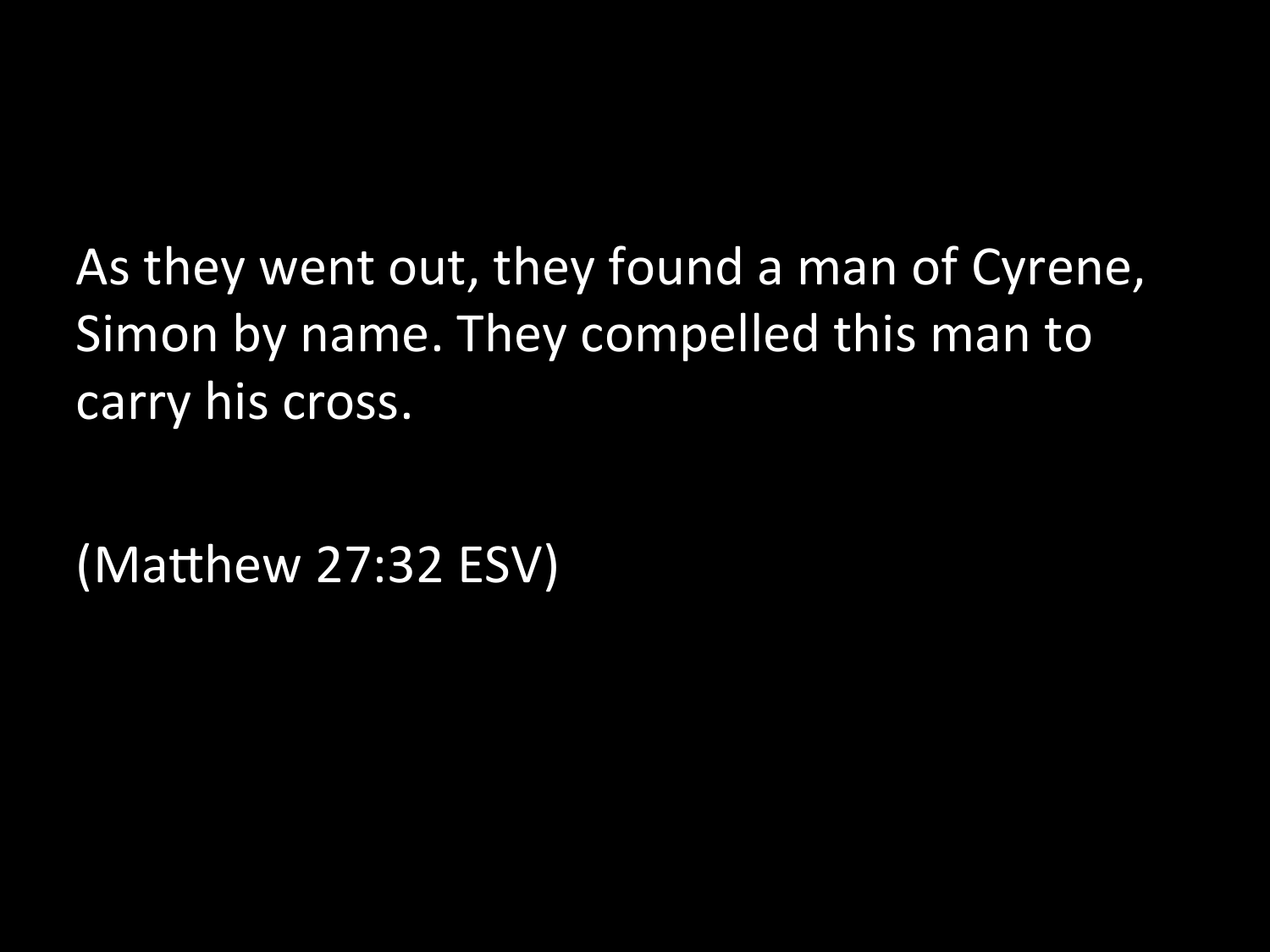And when they came to the place that is called The Skull, there they crucified him, and the criminals, one on his right and one on his left.

(Luke 23:33 ESV)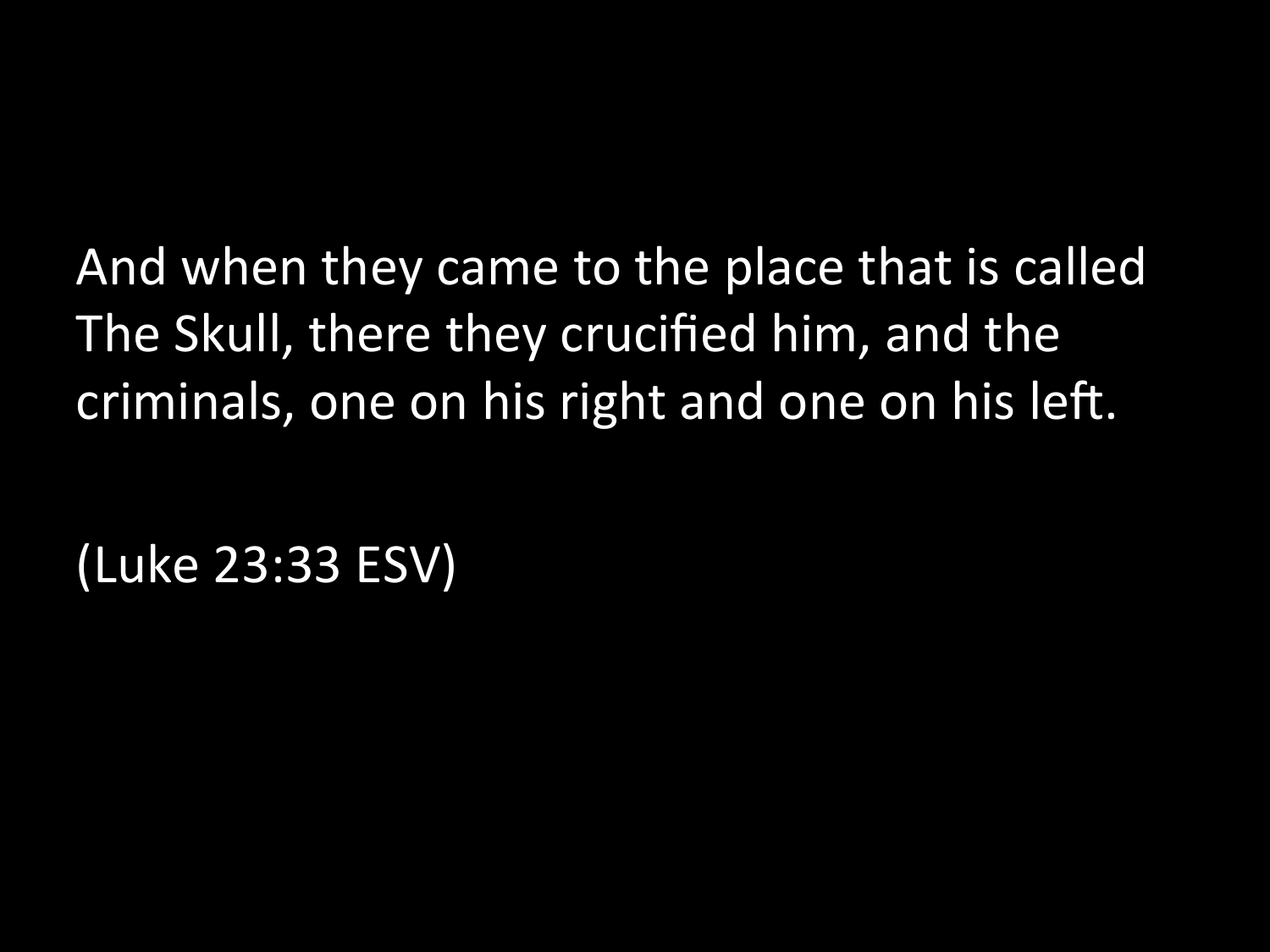I am poured out like water, and all my bones are out of joint; my heart is like wax; it is melted within my breast; my strength is dried up like a potsherd, and my tongue sticks to my jaws; you lay me in the dust of death. For dogs encompass me; a company of evildoers encircles me; they have pierced my hands and feet— I can count all my bones— they stare and gloat over me;

(Psalm 22:14-17 ESV)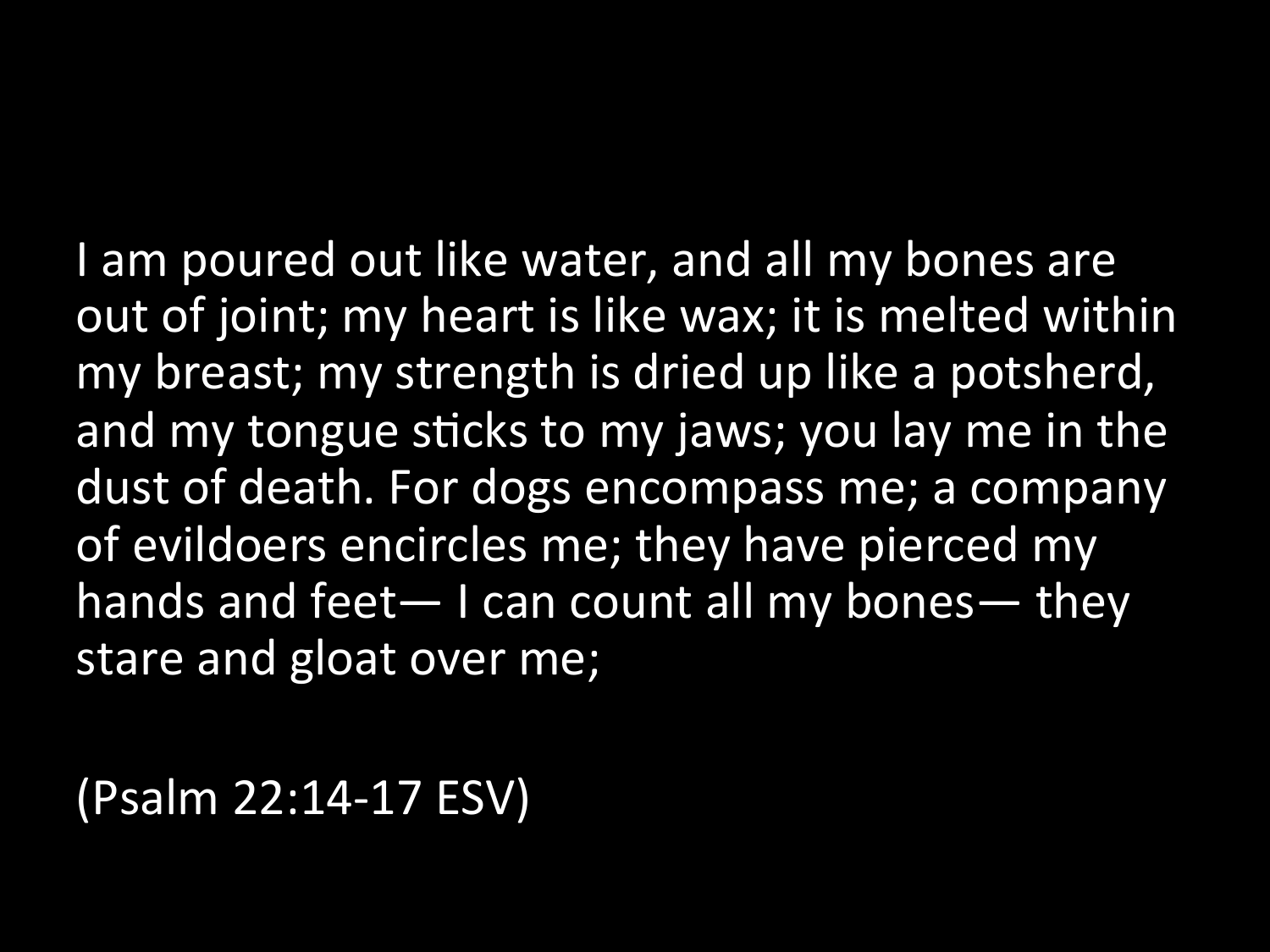He was despised and rejected by men; a man of sorrows, and acquainted with grief; and as one from whom men hide their faces he was despised, and we esteemed him not. Surely he has borne our griefs and carried our sorrows; yet we esteemed him stricken, smitten by God, and afflicted.

(Isaiah 53:3-4 ESV)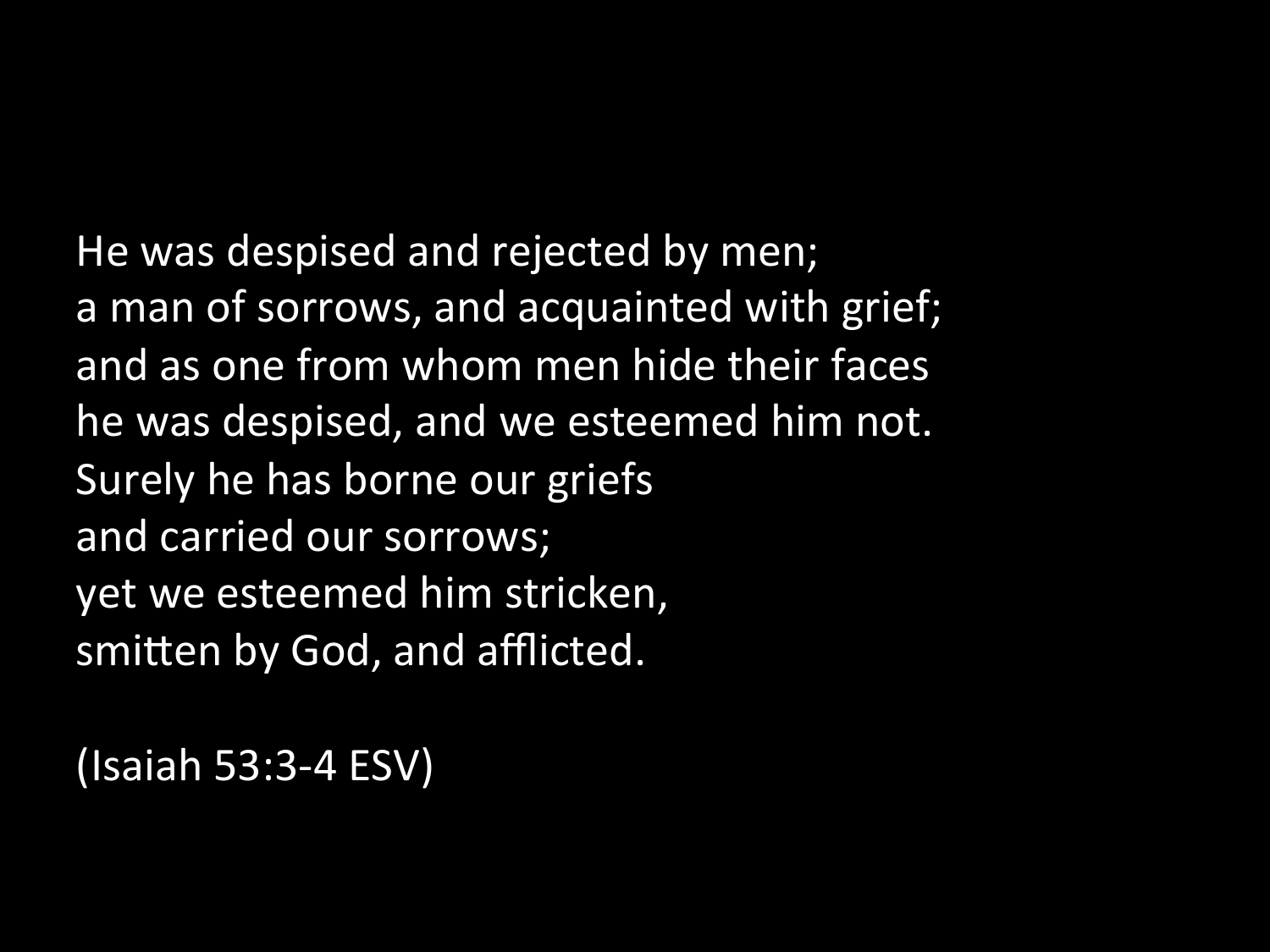Yet it was the will of the LORD to crush him; he has put him to grief; when his soul makes an offering for guilt, he shall see his offspring; he shall prolong his days; the will of the LORD shall prosper in his hand.

(Isaiah 53:10 ESV)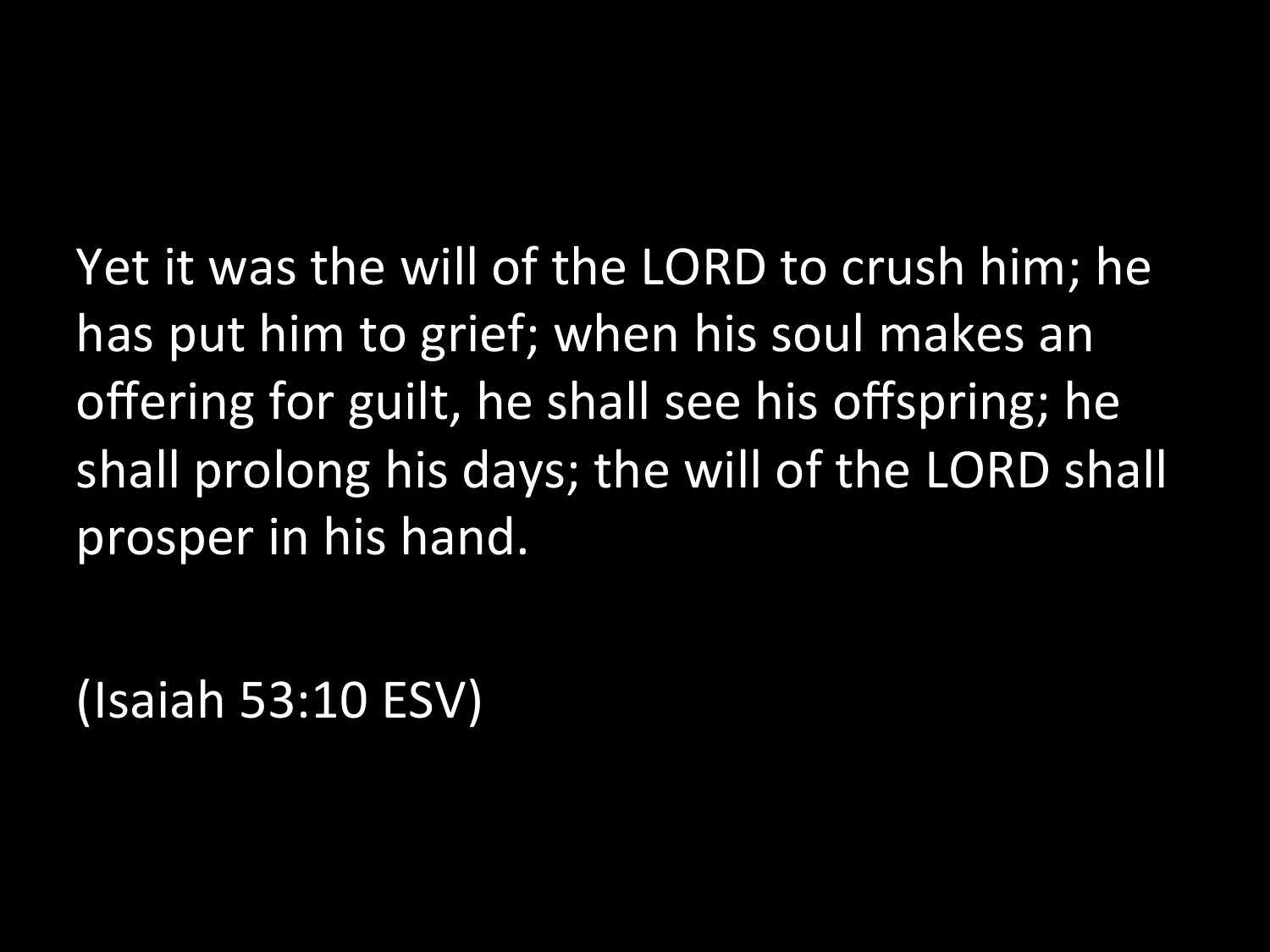Now from the sixth hour there was darkness over all the land until the ninth hour. And about the ninth hour Jesus cried out with a loud voice, saying, "Eli, Eli, lema sabachthani?" that is, "My God, my God, why have you forsaken me?"

(Matthew 27:45-46 ESV)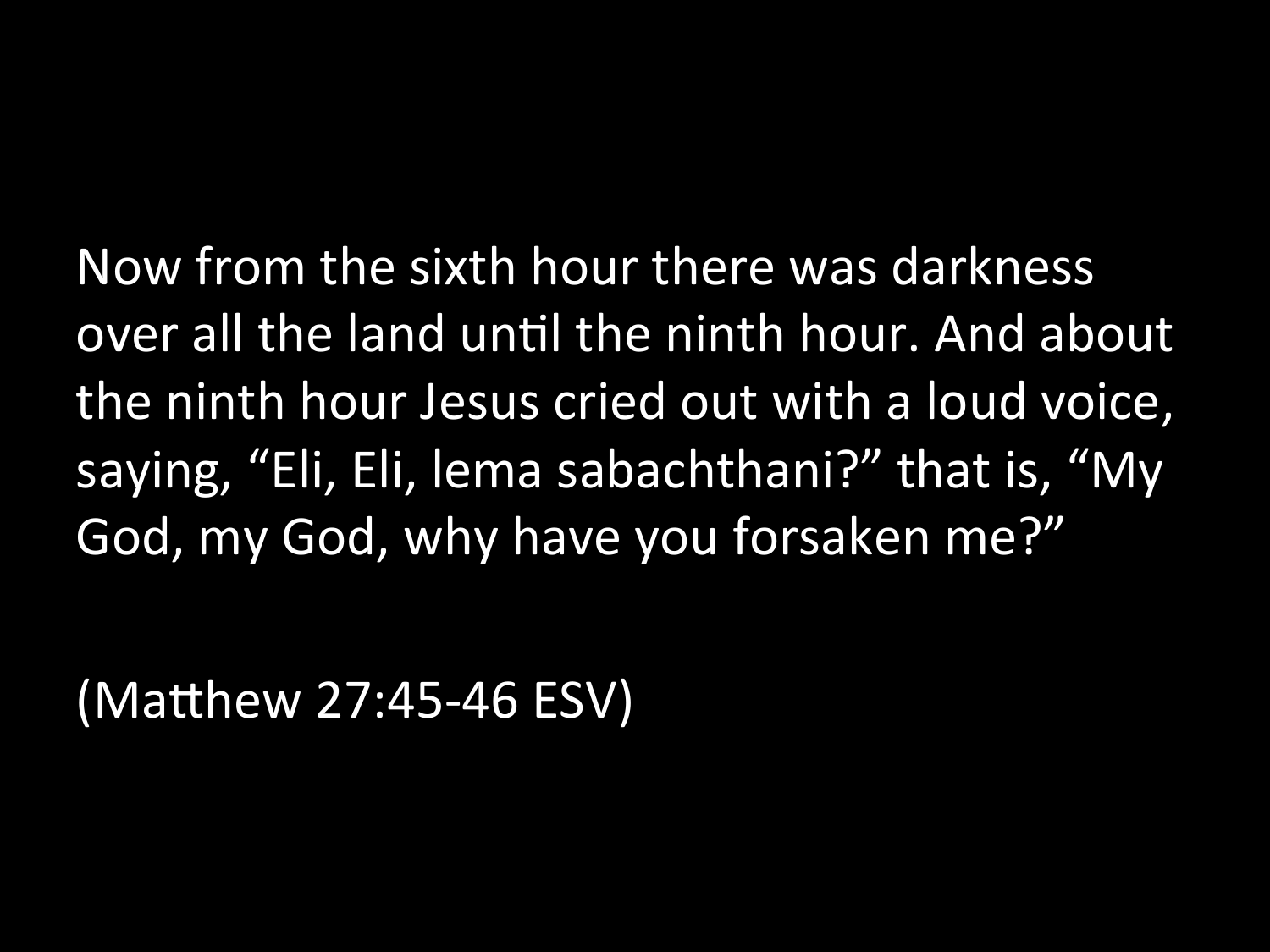"Is it nothing to you, all you who pass by? Look and see if there is any sorrow like my sorrow, which was brought upon me, which the LORD inflicted on the day of his fierce anger. "From on high he sent fire; into my bones he made it descend; he spread a net for my feet; he turned me back; he has left me stunned, faint all the day long.

# (Lamentations 1:12-13 ESV)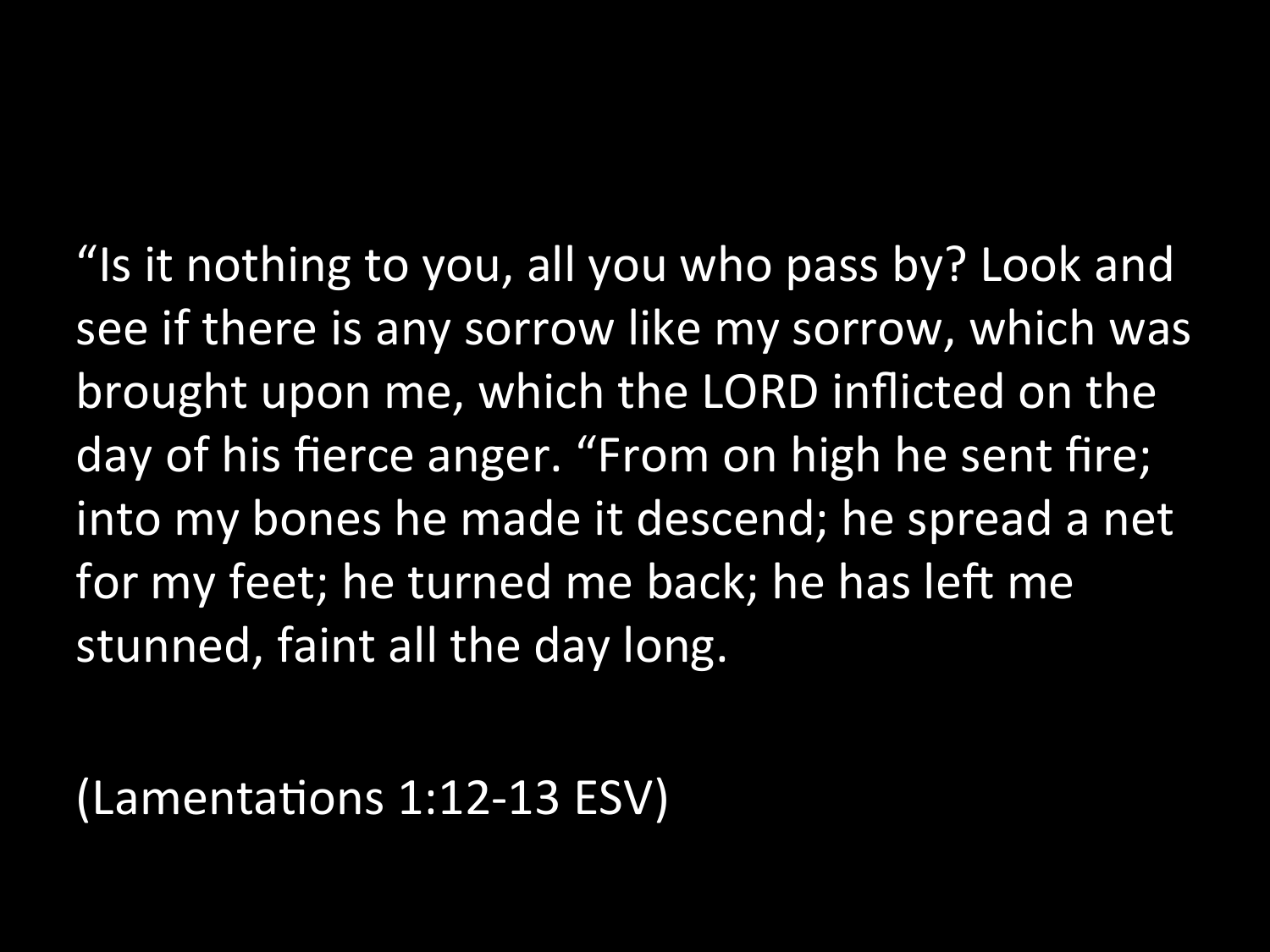After this, Jesus, knowing that all was now finished, said (to fulfill the Scripture), "I thirst." A jar full of sour wine stood there, so they put a sponge full of the sour wine on a hyssop branch and held it to his mouth. When Jesus had received the sour wine, he said, "It is finished," and he bowed his head and gave up his spirit.

(John 19:28-30 ESV)